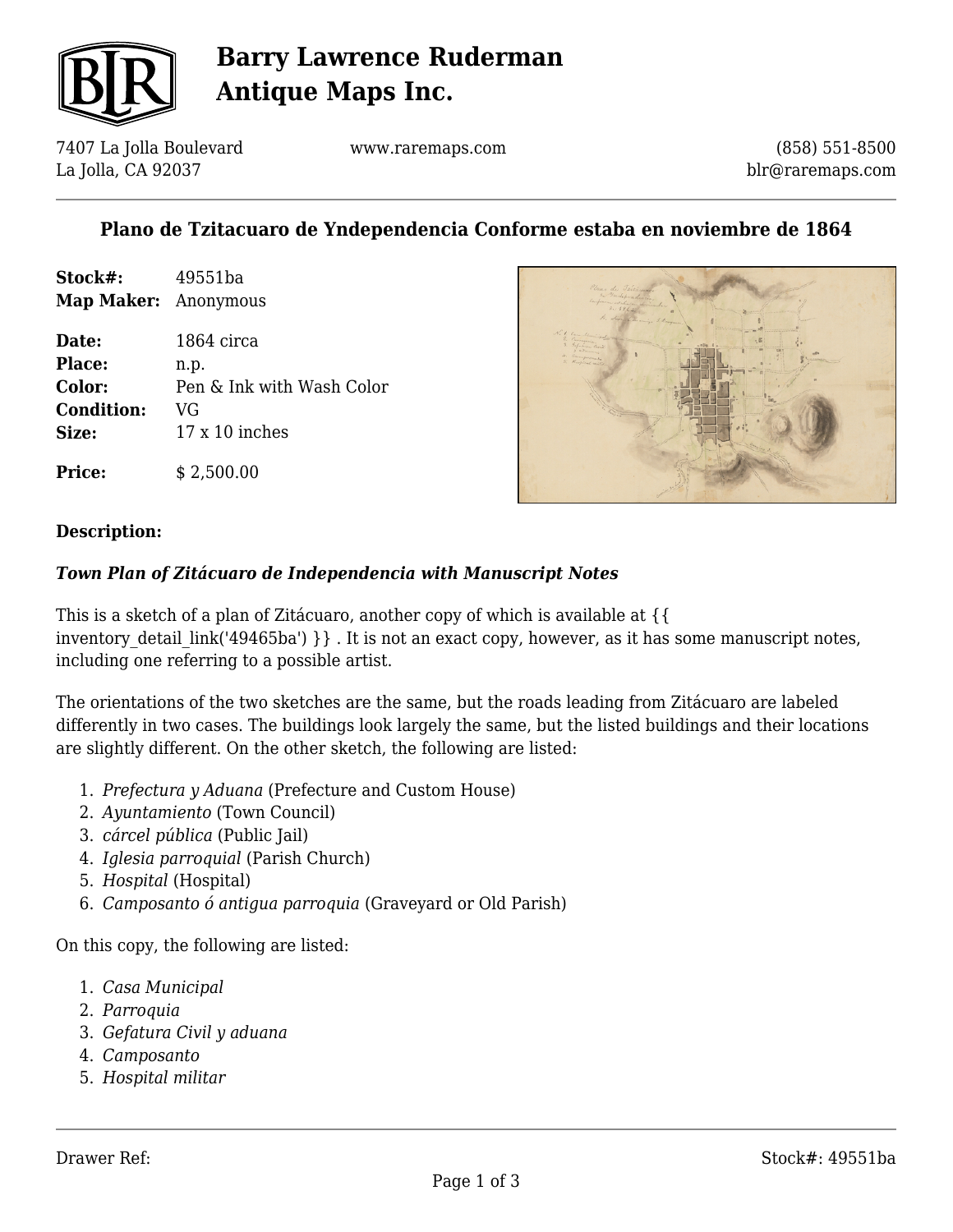

# **Barry Lawrence Ruderman Antique Maps Inc.**

7407 La Jolla Boulevard La Jolla, CA 92037

www.raremaps.com

(858) 551-8500 blr@raremaps.com

#### **Plano de Tzitacuaro de Yndependencia Conforme estaba en noviembre de 1864**

The second copy has most the buildings of the first, but drops identification of the jail. The hospital is also in a different place, farther south, but it is unclear if this is a different hospital, if the hospital is misidentified on the other copy, or something else. The *cerro* to the south of the town, labeled as Guadalupe in the first sketch, is not named in this sketch.

Perhaps the most interesting change between the two is the title. On the first, the plan is identified as " *Croquis de la Ciudad de Zitácuaro de Yndependencia. 1864*." One this sketch, it says, " *Plano de Tzítácuaro de Yndependencia, conforme estaba en noviembre de 1864. R. Sierra á su amigo J. Barquera*." This note suggests that this copy was made later, as the past tense is used for the verb "to be", *estar*.

As with the buildings, the title leaves tantalizing mysteries. Is this sketch made by R. Sierra for J Barquera, or it is implying the first sketch passed between those two? How long afterward was this copy made, if at all? The answers are unclear, but they are an intriguing and aesthetically pleasing pair.

The buildings listed here indicate that Zitácuaro was a prominent town in region. Zitácuaro housed so many important buildings not only because it was geographically central, but because it was historically significant. Zitácuaro is in the eastern part of Michoacán, bordering the state of México. In the colonial era, Zitácuaro sat on a royal road, en route from Mexico City to Valladolid.

It is the Independence era that made Zitácuaro famous, however. After the *Grito de Dolores* in September 1810, Zitácuaro rose up. The area fell under the leadership of Benedicto López, a creole farmer. Under López, the rebels defeated a regiment sent to take the royal road in early 1811. Later that year, Ignacio López Rayón declared the *Suprema Junta Nacional Americana*, or the Supreme American National Council. This is widely considered to be the first attempt by the rebels to set up a replacement government to Spanish control.

The royalists of course resented the *Junta* and attacked the city with a vengeance. They sacked the city on January 12, 1812 and burned much of it to the ground. The city was burned again on April 1, 1855, when troops with allegiance to Santa Anna took revenge on the city which had declared for a rival general, Juan Álvarez. The original map was made just nine years after this tragedy, so many of the building would have been new or repaired.

The city was burned a third time in 1865, when French imperial troops retaliated against the Republican victory in the Battle of Tacámbaro. This troubled past marked Zitácuaro as a place of national resilience. In 1868, President Benito Juárez decreed that the city would now bear the name *Heroica* Zitácuaro, or Heroic Zitácuaro. The cerro labeled shown here to the south of town became known as *Cerrito de la Independencia*.